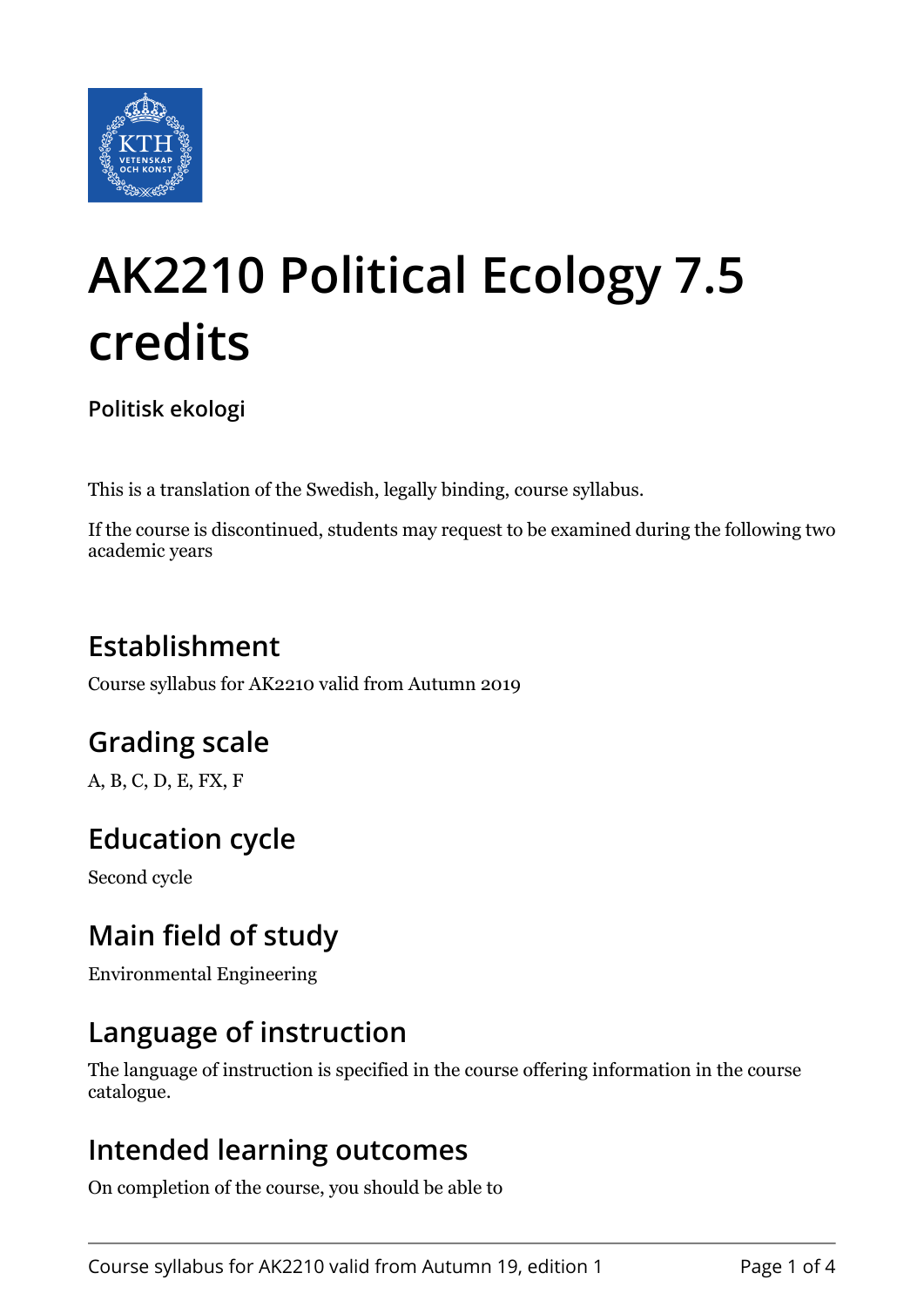$\hat{a}\mathcal{E}\hat{c}$  describe the present-day ecological crisis in the world from multiple perspectives: political-economic, cultural and epistemological

 $\hat{a}\mathbf{\mathcal{C}}\hat{c}$  analyse the historical processes that have led to the current crisis and how different social groups have been influenced by environmental problems in different geohistorical contexts;

 $\hat{a}\mathcal{C}\hat{c}$  develop new and imaginative ways to conceptualize natur-society relationships in different geopolitical, historical and cultural contexts in order to contribute to the design of a more inclusive and socially just environmental policy.

#### **Course contents**

The course explores the interdisciplinary field of political ecology with a special focus on its historical dimension. Political ecology is a theoretical and methodological approach to the study of socio-ekological systems. It focuses on conflicts, power relations and uneven distribution of environmental costs and benefits. The field seeks to "politicise" debates about environmental problems, and thereby stands in contrast to  $\hat{a}\epsilon\Box$  a-political $\hat{a}\epsilon\Box$  ecologies that tries to understand environmental issues in terms of universal driving forces related to, for example, population trends or biophysical factors.

The course intends to familiarise you with central concepts and tools used by political ecologists and thereby help you to take an active role in the political-ecological field if you wish. Unlike other sciences that you may be familiar with so far, political ecology does not work with experiments, modelling or quantitative analysis; instead, the course takes as its point of departure theoretical concepts that are documented through case studies which combine qualitative and quantitative information in an empirically-backed narrative ("story"). Each course occasion will focus on different key concept from political-ecological theory and use an important, published case study to illustrate how this concept is "put to work".

## **Disposition**

Teaching is based on seminars that combine smaller lecture components with discussions in class of texts that the students have read in advance. Before each seminar, the students read two articles. In the typical case one of these is theoretical (with a focus on the central concept around which the seminar should revolve), while the other article usually contains a case study.

All students are expected to read these two articles in advance and write a short comment to them (see further below). A group of two students takes responsibility for synthesising the comments, and presents this in the beginning of the seminar (5 minutes). After this, a critical discussion of the most important ideas in the articles follows. This can also include discussions in small groups, role plays, use of audio-visual material, etc.

The course consists of 15 seminars in total, each of which takes two hours (30 hours of class-room teaching in total).

- 1. Introduction: What is political ecology?
- 2. Keywords in environment and society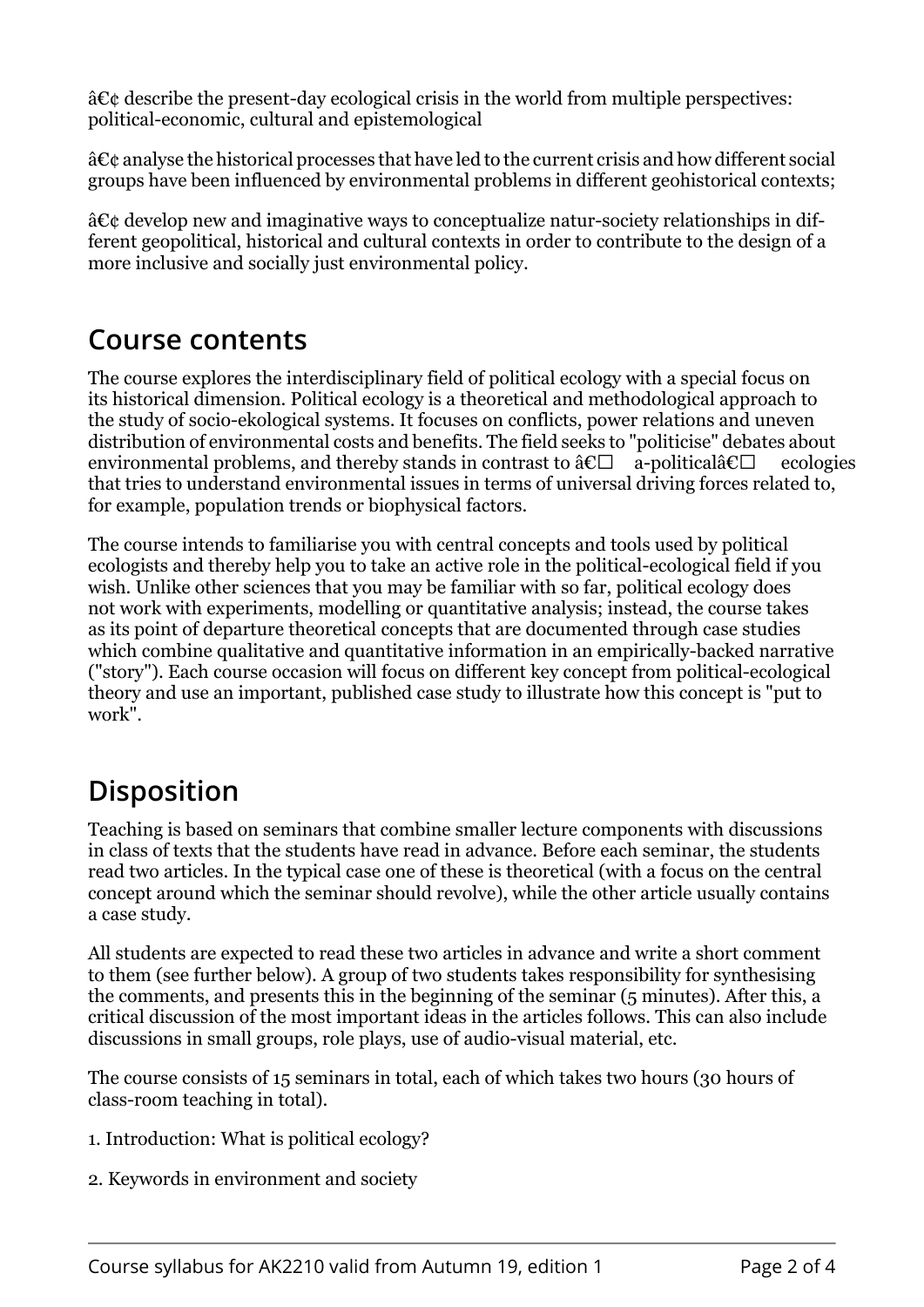- 3. Environmental justice in historical perspective
- 4. Environmental conflicts in past and present, urban and rural
- 5. The politics of science and knowledge in the environmental field
- 6. Enclosures
- 7. The commons, global and local
- 8. Globalisation and neoliberalism
- 9. Extractivism, transnational corporations and indigenous rights
- 10. Climate policy, local and global
- 11. The political ecology of disasters
- 12. The political ecology of conservationism
- 13. Migration and the environment
- 14. Presentations of group projects
- 15. Presentations of group projects

# **Specific prerequisites**

180 credits in optional field. Students from all KTH programmes are welcome to apply.

## **Course literature**

The reading list mainly consists of a collection of articles.

## **Examination**

- INL1 Essay, 5.0 credits, grading scale: A, B, C, D, E, FX, F
- PRO1 Group project, 2.5 credits, grading scale: A, B, C, D, E, FX, F

Based on recommendation from KTH's coordinator for disabilities, the examiner will decide how to adapt an examination for students with documented disability.

The examiner may apply another examination format when re-examining individual students.

The examination is based on written reflections/comments (about 350 words in length) before each seminar, a group project and an individual essay.

In the group project, 2-3 students work together on an analysis of an environmental conflict. At the end of the course, the project is presented to the class. The presentations should